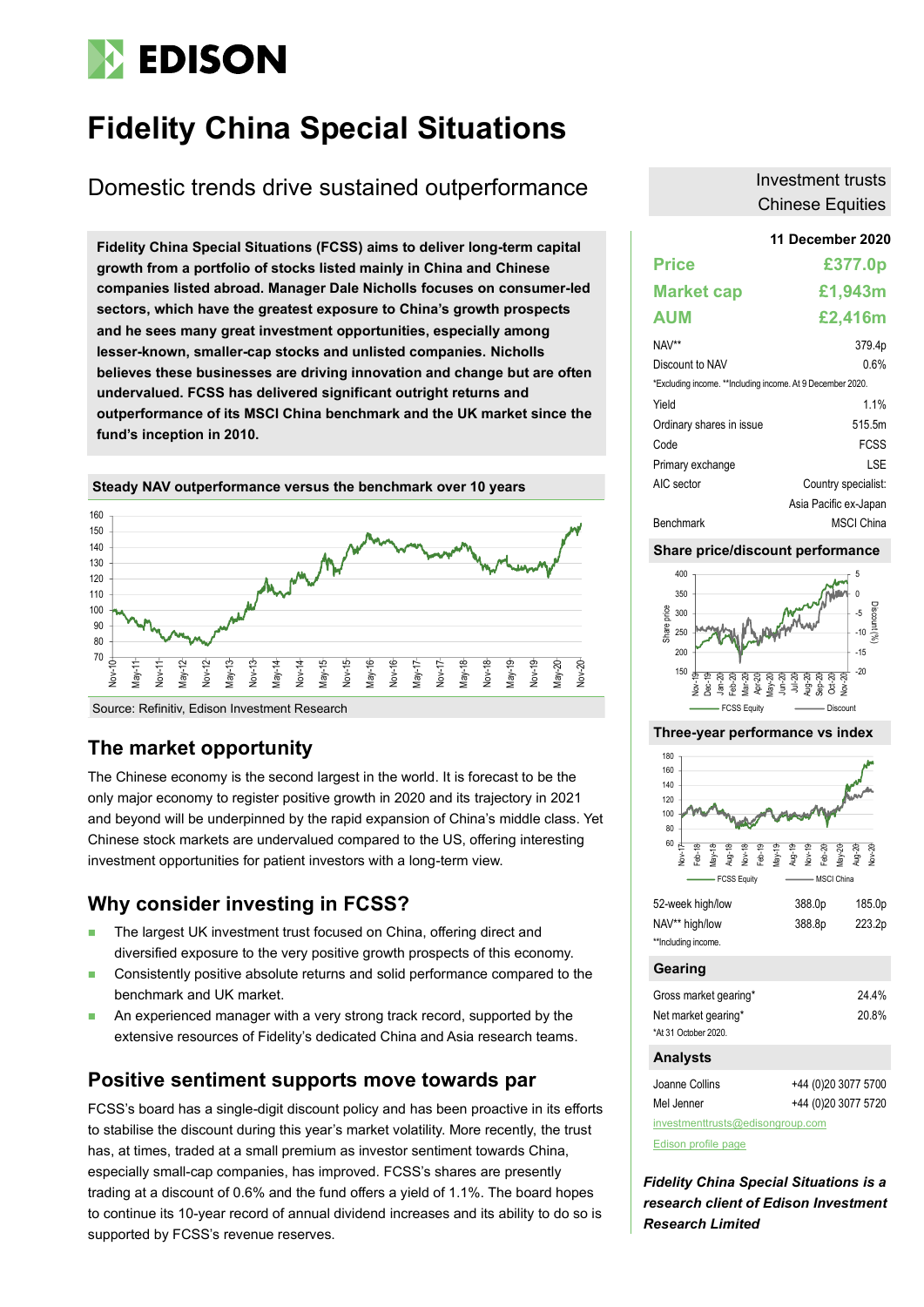

#### **Exhibit 1: Trust at a glance**

**Investment objective and fund background** 

|  | <b>Recent developments</b> |
|--|----------------------------|
|  |                            |

- Fidelity China Special Situations aims to achieve long-term capital growth from ■ 8 Dec 2020: H121 results released for six months ended 30 September 2020. Share price and NAV TRs of 56.2% and 51.1% respectively, compared to a benchmark return of 24.4%.
- companies listed in China and Chinese companies listed elsewhere. It may also invest in listed companies with significant interests in China. Futures, options and CFDs are used to provide gearing, as well as to take short positions.

an actively managed portfolio comprised primarily of securities issued by

■ 28 Aug 2020: Vanessa Donegan appointed to the board, from 1 September 2020, replacing Peter Pleydell-Bouverie, who stepped down in July 2020.

| Forthcoming       |               | <b>Capital structure</b> |                                                                                     | <b>Fund details</b> |                                                                                      |
|-------------------|---------------|--------------------------|-------------------------------------------------------------------------------------|---------------------|--------------------------------------------------------------------------------------|
| AGM               | July 2021     | Ongoing charges          | 0.98% (6 mths ended Sep 20)                                                         | Group               | <b>Fidelity International</b>                                                        |
| Interim results   | December 2020 | Net market gearing*      | 20.8%                                                                               | Manager             | Dale Nicholls                                                                        |
| Year end          | 31 March      | Annual mgmt fee          | Variable: 0.90% of net assets<br>$+/- 0.20\%$ . (See page 8 for<br>further detail.) | Address             | Beech Gate. Millfield Lane.<br>Lower Kingswood, Tadworth, Surrey,<br><b>KT20 6RP</b> |
| Dividend paid     | July 2021     | Performance fee          | None                                                                                |                     |                                                                                      |
| Launch date       | April 2010    | Trust life               | Indefinite                                                                          | Phone               | 0800 41 41 10                                                                        |
| Continuation vote | No            | Loan facilities          | \$100m revolving                                                                    | Website             | www.fidelity.co.uk/chinaspecial                                                      |

#### **Dividend policy and history (financial years) Share buyback policy and history (financial years)**

Although focused on capital growth, FCSS pays an annual dividend, which has increased every year since inception.





FCSS has authority to buy back up to 14.99% and allot up to 10% of its shares

#### **Portfolio exposure by sector (at 31 October 2020) Portfolio exposure by market cap (at 31 October 2020)**



- Information technology (9.7%)
- Financials (9.7%)
- Healthcare (9.4%)
- **Materials (4.2%)**
- Consumer staples (4.0%)

■ Other (3.5%)



#### **Top 10 holdings (at 31 October 2020)**

|                               |                        | Portfolio weight %** |                    |                                |                                   |
|-------------------------------|------------------------|----------------------|--------------------|--------------------------------|-----------------------------------|
| Company                       | <b>Sector</b>          | 31 October 2020      | 31 October 2019*** | <b>Benchmark</b><br>weight (%) | Active weight vs<br>benchmark (%) |
| Alibaba                       | Consumer discretionary | 11.3                 | 9.8                | 20.3                           | (9.0)                             |
| Tencent                       | Communication services | 10.4                 | 14.3               | 15.5                           | (5.1)                             |
| China MeiDong Auto            | Consumer discretionary | 3.8                  | 4.0                | 0.0                            | 3.8                               |
| 21Vianet                      | Information technology | 2.6                  | 2.0                | 0.0                            | 2.6                               |
| Ping An Insurance Group       | <b>Financials</b>      | 2.3                  | N/A                | 2.4                            | (0.1)                             |
| Wuxi AppTec Co                | Healthcare             | 2.1                  | N/A                | 0.2                            | 1.9                               |
| China Pacific Insurance Group | <b>Financials</b>      | 1.8                  | 5.0                | 0.4                            | 1.4                               |
| Skshu Paint Co                | <b>Materials</b>       | 1.7                  | N/A                | 0.0                            | 1.7                               |
| Hutchinson China Meditech     | Healthcare             | 1.7                  | 1.7                | 0.1                            | 1.6                               |
| China Life Insurance          | <b>Financials</b>      | 1.4                  | 1.9                | 0.6                            | 0.8                               |
| Top 10 (% of portfolio)       |                        | 39.1                 | 36.1               |                                |                                   |

Source: Fidelity China Special Situations, Edison Investment Research, Morningstar. Note: \*Gearing net of short positions. \*\*Adjusted for gearing and index hedges (holdings data may differ from non-adjusted data displayed in FCSS's factsheet). \*\*\*N/A where not in end-October 2019 top 10.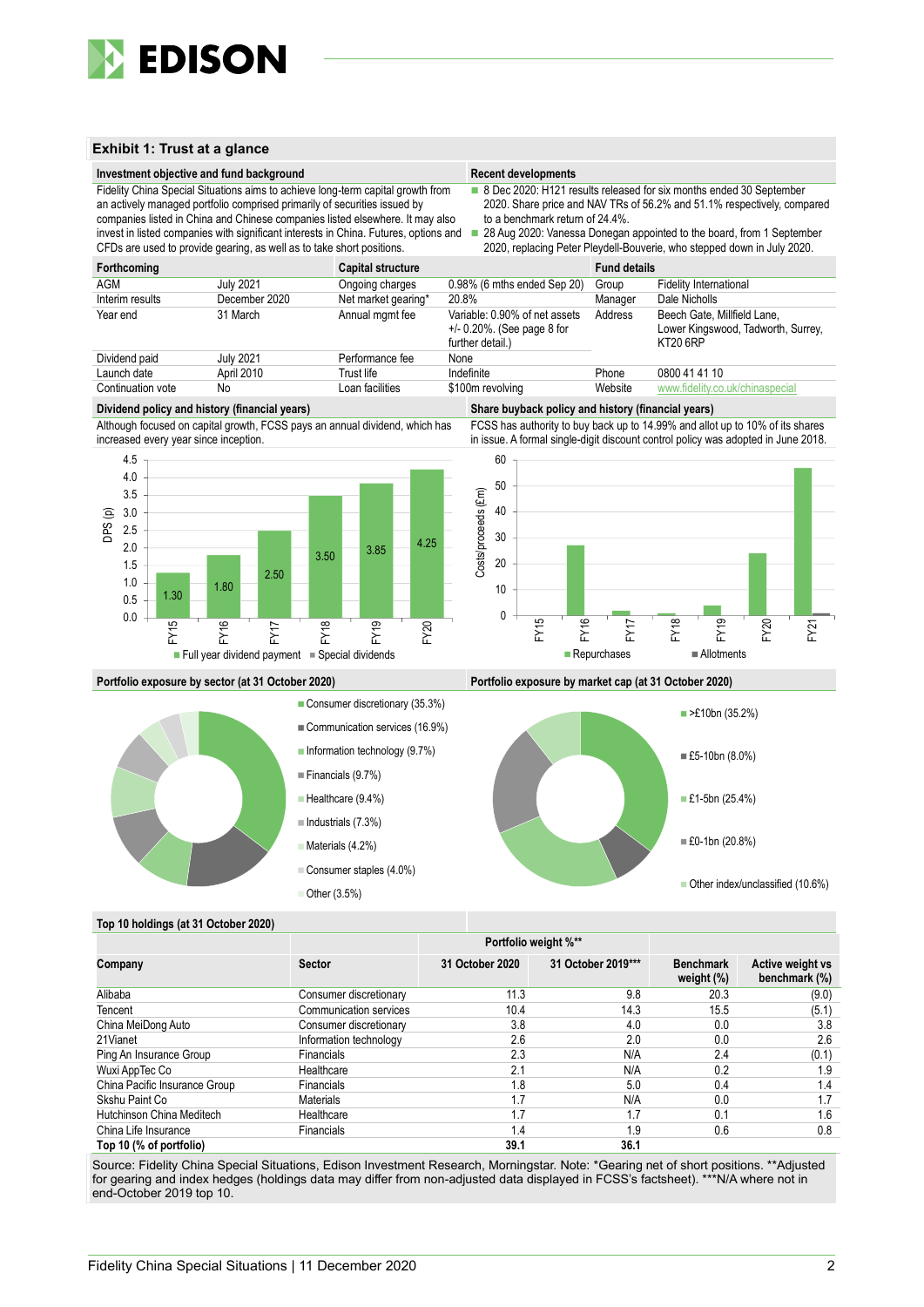

### **The manager's view: China trends offer opportunity and value**

The post-pandemic recovery in the Chinese economy is gathering momentum and FCSS's manager, Dale Nicholls, has been spending a lot of time analysing how different the world will look in the wake of the virus. Probably the most striking development the manager sees is the acceleration of the shift online in so many aspects of life, including e-learning, gaming and medtech, but particularly in fintech and e-commerce. This has been a global trend, but Nicholls believes it is happening fastest in China, with what he calls 'amazing' businesses such as Alibaba and Tencent (FCSS's top two holdings) 'dominating market share and leading the world'. He views Tencent's strategy of linking with offline retailers via data sharing, in-store collection points and other measures to entice potential customers as especially canny.

The other major theme that has been the focus of Nicholl's attention for some time is the rise of China's middle class. This mega-trend is driving domestic demand for a range of consumer goods and services. The manager cites China's auto sector as one beneficiary, which is already the biggest such market in the world but is still under-penetrated. Auto dealers such as China MeiDong Auto Holdings, (FCSS's third largest holding), which focuses on premium international brands such as BMW, Porsche and Lexus, have performed strongly but still have great growth potential says Nicholls. He also expects wealth management, insurance and travel companies to be long-term beneficiaries of rising demand from China's middle class and he sees a plethora of great investment opportunities, especially among smaller-cap and unlisted companies, which he believes are driving innovation and change in China.

Chinese stocks also offer great value says Nicholls. 'China has five of the biggest stock markets in the world, yet shares are still significantly discounted versus the US market. Furthermore, small-cap companies are trading at discounts to larger-cap businesses'. As in other markets, value stocks look particularly inexpensive. Nicholls welcomes the recent improvement in investor sentiment towards such stocks, which has partially reversed their underperformance, as FCSS has significant holdings in value names. 'It's gratifying to see our views on these companies confirmed by a rise in valuations' says Nicholls, who sees scope for the value gap to continue to close as investors recognise the potential of Chinese value and small-cap stocks.

In the manager's view, investors should not be discouraged from taking advantage of Chinese investment opportunities by events such as the Chinese government's recent steps to tighten regulation over fintech companies. He argues that such moves have been on the horizon for some time and are not surprising given the government's concerns about the regulatory gap between the fintech companies and the traditional banks. The associated delay in the launch of Ant, the financial services arm of the Chinese tech giant Alibaba is likely to be temporary, in Nicholls' view. Some see these tightening moves as a harbinger of wider restrictions. The manager believes further regulation is likely to be focused on the anti-competition practices of e-commerce giants such as Alibaba and Tencent. He feels regulation poses a lesser risk for smaller companies and unlisted businesses. In fact, says Nicholls, smaller e-commerce players such as JD.com and Pinduoduo may even benefit, as larger competitors are forced to spend time and resources adapting to the new regulatory landscape.

The manager concludes by asserting that FCSS offers a great investment opportunity for retail investors seeking exposure to China. 'It is hard to compete with the depth of research coverage provided by Fidelity's team on the ground, which is in constant touch with companies and stays on top of developments as they unfold' he says. 'In addition, the trust also offers retail investors much greater diversification across companies, sectors and cap size than they might hope to achieve by direct stock-by-stock investment.'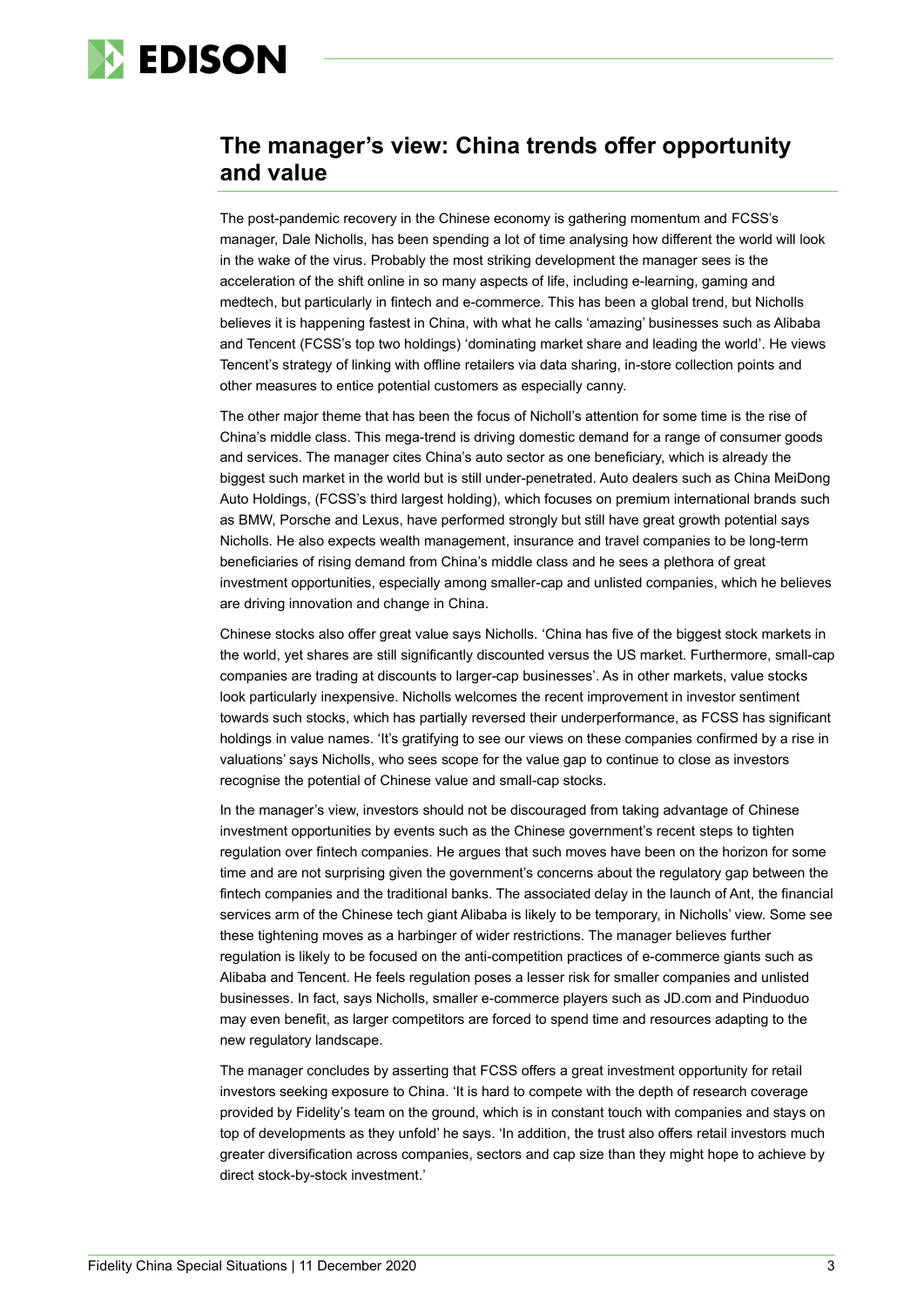

### **The portfolio**

At end October 2020, FCSS's top 10 holdings represented 39.1% of the portfolio, up from 36.1% year earlier. The portfolio's largest holdings were in tech giants Alibaba (11.3%) and Tencent (10.4%), which are viewed by the manager as integral to the Chinese economy and thus remain core holdings. However, despite the size of these positions, they are also the portfolio's largest underweights versus the benchmark. FCSS is 9.0pp underweight Alibaba and 5.1pp underweight Tencent (Exhibit 1). FCSS's largest overweights among its top 10 holdings are its out-of-index positions in China Meudong Auto (3.8pp overweight), the premium brand auto dealer, 21 Vianet (2.6pp overweight), China's largest carrier-neutral internet and data centre service provider and Skshu Paint Co (1.7pp). Its top 10 holdings also include notable overweight positions in Wuxi App Tech Co, an innovative pharmaceutical research and development provider, and pharmaceutical company Hutchinson China Meditech.

One of the largest changes to FCSS's portfolio over the last year has been an increased exposure to insurance companies. This is consistent with Nicholls' view that the insurance market has great potential for demand to increase, including but not exclusively, demand for health insurance. This sector's long-term growth potential is not factored into share prices at current levels, according to the manager. The other, near-term positive for this sector is that with virus restrictions lifting, insurance brokers can resume face-to-face client meetings, which is the traditional way of conducting business in this sector. At end October 2020, there were three insurance companies in FCSS's top 10 holdings, including overweight positions in China Pacific Insurance and China Life Insurance. Its position in Ping An Insurance was initiated at an attractive level after the Q120 market sell-off.

FCSS's exposure to financials, which represented 9.7% of the portfolio at end-October (Exhibit 1), is comprised exclusively of insurance companies. The portfolio has no exposure to banks or to Alibaba's fin tech arm, Ant, whose IPO was recently delayed. This allocation to financials is close to benchmark. The portfolio's largest relative overweight positions on a sectoral basis are information technology, healthcare and consumer discretionary. Within the consumer discretionary sector, the manager expects the travel industry to perform especially well, both in the near term as it continues to rebound from the global shutdown in travel and in the longer term, thanks to sustained demand growth from China's burgeoning middle class. The manager prefers to gain exposure to this theme through the trust's holdings of Trip.com and some hotel holdings with good business models and roll out of new premises. The portfolio does not have exposure to airports or airlines.

FCSS has positions in six unlisted companies, representing 5.8% of gross assets at end-November 2020. Nicholls believes investing in such companies gives the trust exposure to unique businesses with significant upside growth potential. Unlisted holdings include Pony.ai, which is China's leading autonomous driving technology company, with what the manager believes is a compelling story. It is one of the five leading global players in this potentially huge new market and Nicholls views its recent strategic partnership with Toyota as very significant. FCSS's other unlisted holdings include DGI International, the leading consumer drone manufacturer, which accounts for 70% of the global market, Didi Chuxing Technology, a ride-hailing app with a 90% market share, and SenseTime, an information technology company focused on artificial intelligence and computer vision. ByteDance, an internet technology company that owns the video-sharing app TikTok, completes the list. It is the fastest-growing company in history and, in the manager's view, continues to create value. FCSS's most recent unlisted company acquisition, made in November 2020, was Full Truck Alliance, a car and cargo-matching platform.

Nicholls argues that the unlisted company space holds many of China's most innovative and entrepreneurial companies and there is a huge amount of activity and opportunity at the pre-IPO stage for investors, such as FCSS, with patience and a long-term perspective. However, this sector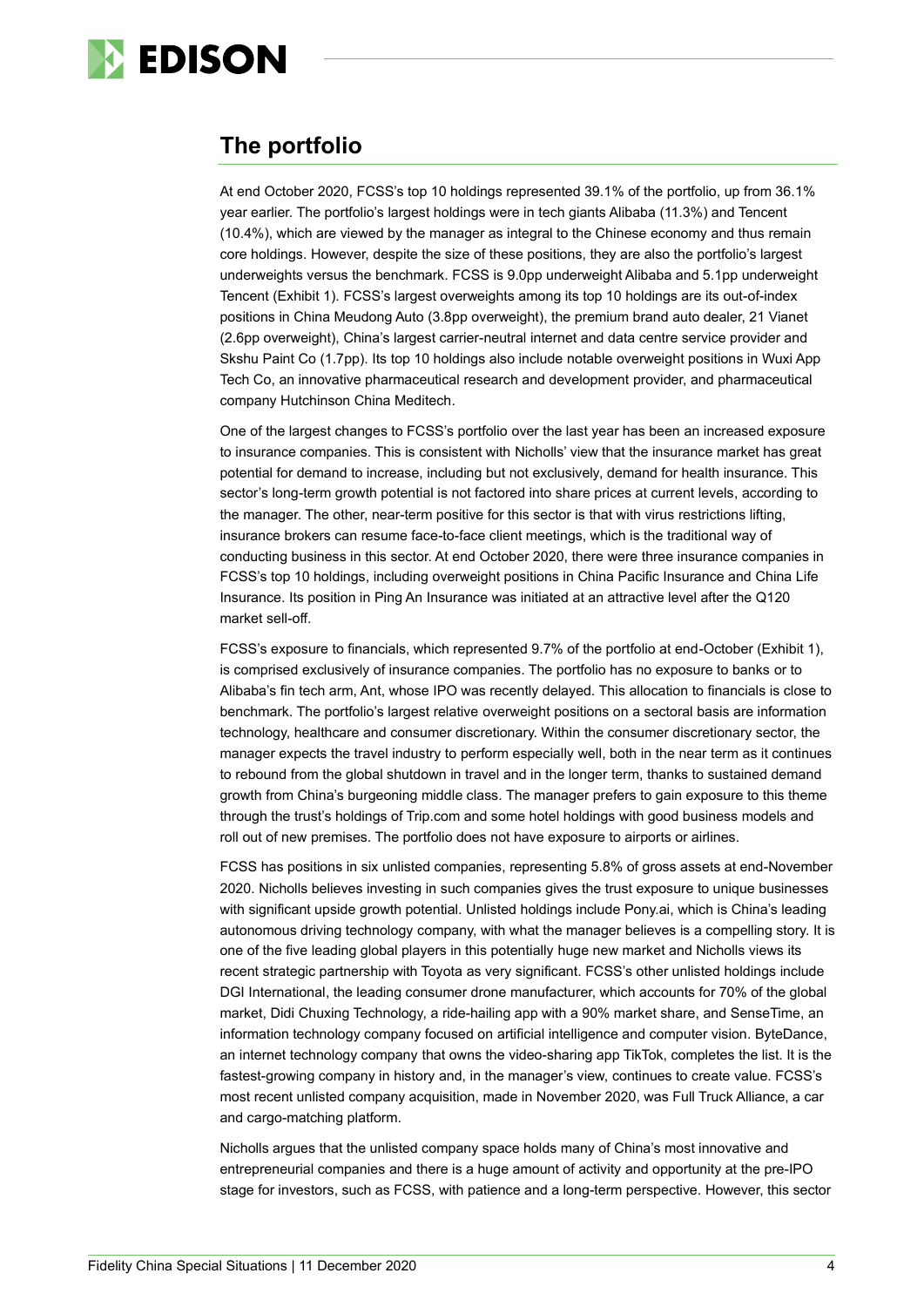

is less well known, and extensive bottom-up research of the kind conducted by Fidelity is required to identify significantly mispriced opportunities. The manager is looking at a number of potential investments, especially in technology, healthcare and consumer-related areas, that are best placed to benefit from growing consumer demand, and he expects the overall weight of unlisted companies in the portfolio to be higher in six months' time.

FCSS's positions comprise shorts in individual stocks and put options on indices, to which the manager adds when volatility is low and put options are attractively priced. At end-October 2020, net market gearing (which nets off short positions) stood at 20.8%. This level of gearing, which is relatively high compared to FCSS's peers, reflects the manager's conviction in the portfolio and his desire to increase exposure to the many opportunities available in China.

### **Performance: Maintaining consistent outperformance**

| <b>NAV</b><br><b>MSCI China</b><br><b>MSCI World</b><br><b>MSCI China</b><br>12 months ending<br>Share price<br>$(\%)$<br>$(\%)$<br>(%)<br>(%)<br>Small Cap (%) | <b>CBOE UK AII</b><br>Companies (%) |
|-----------------------------------------------------------------------------------------------------------------------------------------------------------------|-------------------------------------|
| 34.8<br>32.6<br>25.4<br>25.0<br>30/11/16<br>20.1                                                                                                                | 9.9                                 |
| 30/11/17<br>30.3<br>26.3<br>14.8<br>34.1<br>7.2                                                                                                                 | 13.7                                |
| 30/11/18<br>(13.2)<br>(12.0)<br>(6.5)<br>6.8<br>(8.5)                                                                                                           | (1.8)                               |
| 30/11/19<br>5.1<br>13.6<br>10.2<br>(4.7)<br>5.8                                                                                                                 | 11.3                                |
| 30/11/20<br>32.4<br>24.8<br>11.5<br>61.8<br>77.4                                                                                                                | (11.2)                              |

### **Exhibit 2: Five-year discrete performance data**

Source: Refinitiv. Note: All % on a total return basis in pounds sterling.

FCSS has delivered positive absolute returns and outperformed its benchmark over both the short term and longer term (Exhibit 3). Over the three months to end November 2020, FCSS returned 17.4% on a share price basis and 8.4% on a NAV basis, compared to a benchmark total return of 5.6%. It has also outperformed its benchmark over one, three, five and 10 years. In addition, the trust has outperformed the MSCI China Small Cap index, the MSCI AC Asia ex-Japan index and the MSCI World index over one, three, five and 10 years (Exhibit 4), despite its heavy concentration of mega-cap US growth stocks. FCSS has also outperformed the UK market over all periods except one month, which serves as a reminder to UK investors of the potential benefits of diversification away from their home market.

The top contributors to FCSS's relative performance over the three months to end-October 2020 included FCSS's overweight to China MeiDong Auto Holdings, thanks to its strong portfolio of luxury brands, its growing market share, strong revenues from aftersales service and an improvement in new car margins. An overweight to KE Holdings, a provider of online and offline property brokerage and housing services, was another major contributor to performance, as was the overweight to Yadea, a major player in the e-bike and scooter market, which has benefited from a surge in demand as people seek to avoid public transport. The trust's non-index position in SenseTime, an unlisted tech company focused on artificial intelligence, also enhanced performance, as did underweight positions in China Construction Bank and China Mobile.

These positive influences on relative performance over the three months ended October 2020 were only partially offset by the adverse effect of an underweight position in Alibaba and Nicholls' decision not to hold JD.com, Alibaba's smaller competitor, or Meituan, China's leading e-commerce platform or Nio, an auto manufacturer. An overweight to wealth manager Noah had a smaller adverse effect due to weaker activity following the virus outbreak, which has prevented face-to-face meetings with prospective clients. An overweight to the ceramics manufacturer Monalisa Group also hurt performance.

On a sectoral basis, the trust's underweight exposure to real estate was the most significant contributor to relative performance over the three months to end-October. Overweight positions in healthcare and consumer staples also contributed to a lesser degree, as did FCSS's use of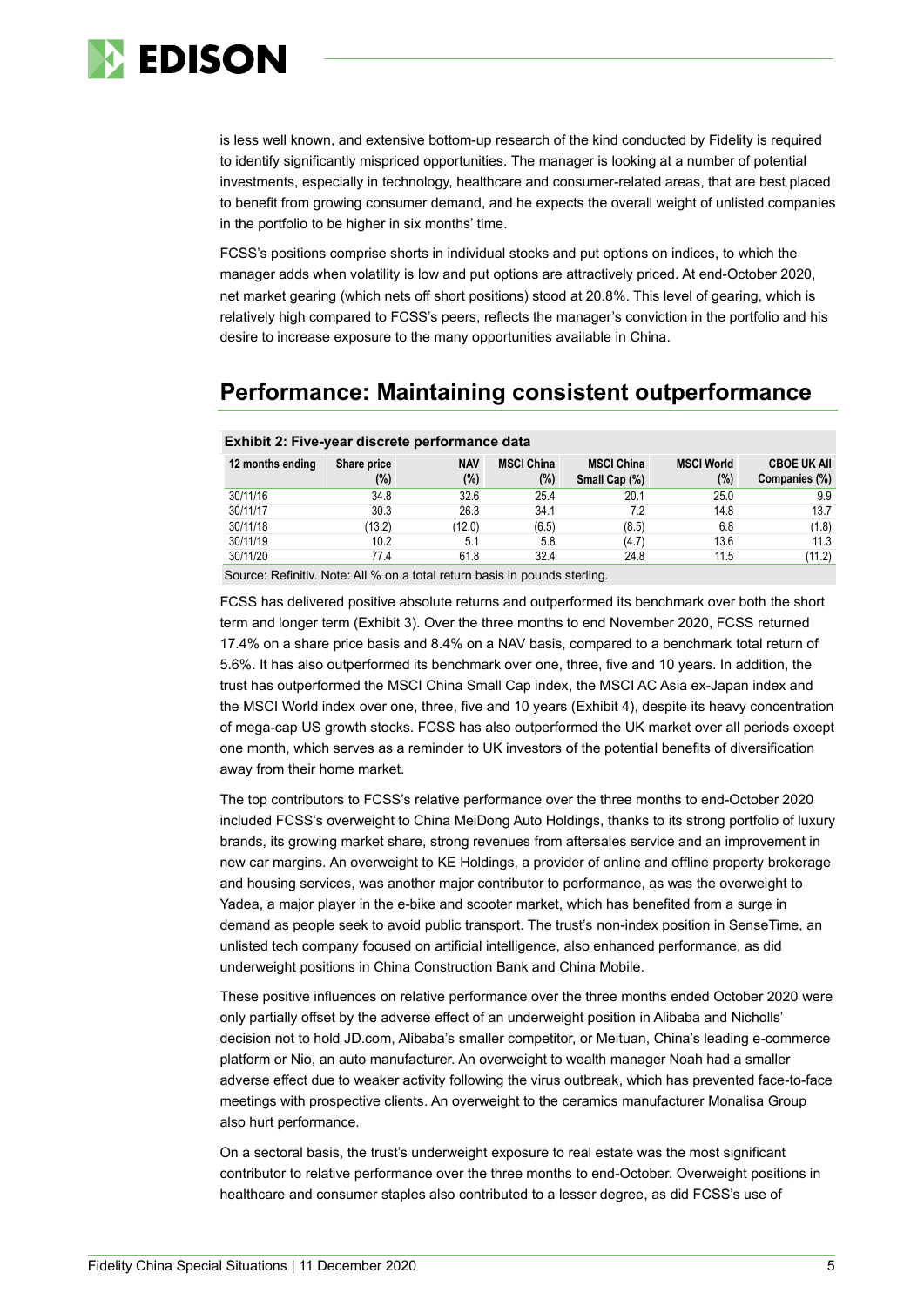

derivatives to take short positions on individual stocks and market indices. The main sectoral detractors from performance over this period were overweight exposures to materials and consumer discretionary.



Source: Refinitiv, Edison Investment Research. Note: Three, five and 10-year performance figures annualised.

#### **Exhibit 4: Share price and NAV total return performance, relative to indices (%)**

|                                         |        | One month Three months | Six months | One year | Three years | Five years | 10 years |
|-----------------------------------------|--------|------------------------|------------|----------|-------------|------------|----------|
| Price relative to MSCI China            | 2.8    | 11.2                   | 32.0       | 34.0     | 29.6        | 35.4       | 49.7     |
| NAV relative to MSCI China              | 2.5    | 2.7                    | 17.4       | 22.1     | 14.2        | 13.8       | 53.5     |
| Price relative to MSCI China Small Cap  | (4.5)  | 10.0                   | 28.0       | 42.2     | 56.0        | 112.9      | 171.2    |
| NAV relative to MSCI China Small Cap    | (4.8)  | ا 5.                   | 13.8       | 29.7     | 37.5        | 78.9       | 178.1    |
| Price relative to MSCI AC Asia ex-Japan | (2.2)  | 7.0                    | 31.4       | 46.2     | 36.4        | 48.0       | 61.4     |
| NAV relative to MSCI AC Asia ex-Japan   | (2.5)  | (1.2)                  | 16.8       | 33.3     | 20.2        | 24.3       | 65.5     |
| Price relative to MSCI World            | (6.4)  | 10.8                   | 44.5       | 59.1     | 25.4        | 53.5       | 10.3     |
| NAV relative to MSCI World              | (6.6)  | 2.3                    | 28.4       | 45.0     | 10.5        | 29.0       | 13.1     |
| Price relative to CBOE UK All Companies | (9.9)  | 9.8                    | 51.8       | 99.8     | 74.8        | 145.5      | 103.2    |
| NAV relative to CBOE UK All Companies   | (10.2) | 1.3                    | 35.0       | 82.2     | 54.0        | 106.3      | 108.3    |

Source: Refinitiv, Edison Investment Research. Note: Data to end-November 2020. Geometric calculation.



**Exhibit 5: NAV total return performance relative to index over three years**

Source: Refinitiv, Edison Investment Research

### **Valuation: Rerating moves share price towards par**

After trading at a discount to cum-income NAV of around 10% for most of the past two years, FCSS has experienced a significant rerating in recent months as investor sentiment towards China in general, and the trust in particular, has improved. This rerating has been assisted by the easing in trade tensions between China and the US. The trust has recently traded at a small premium, although it is presently trading at a discount of 0.6% (Exhibit 6). This compares favourably with average discounts of 7.8%, 9.8%, 11.8% and 9.2% over one, three, five and 10 years, respectively.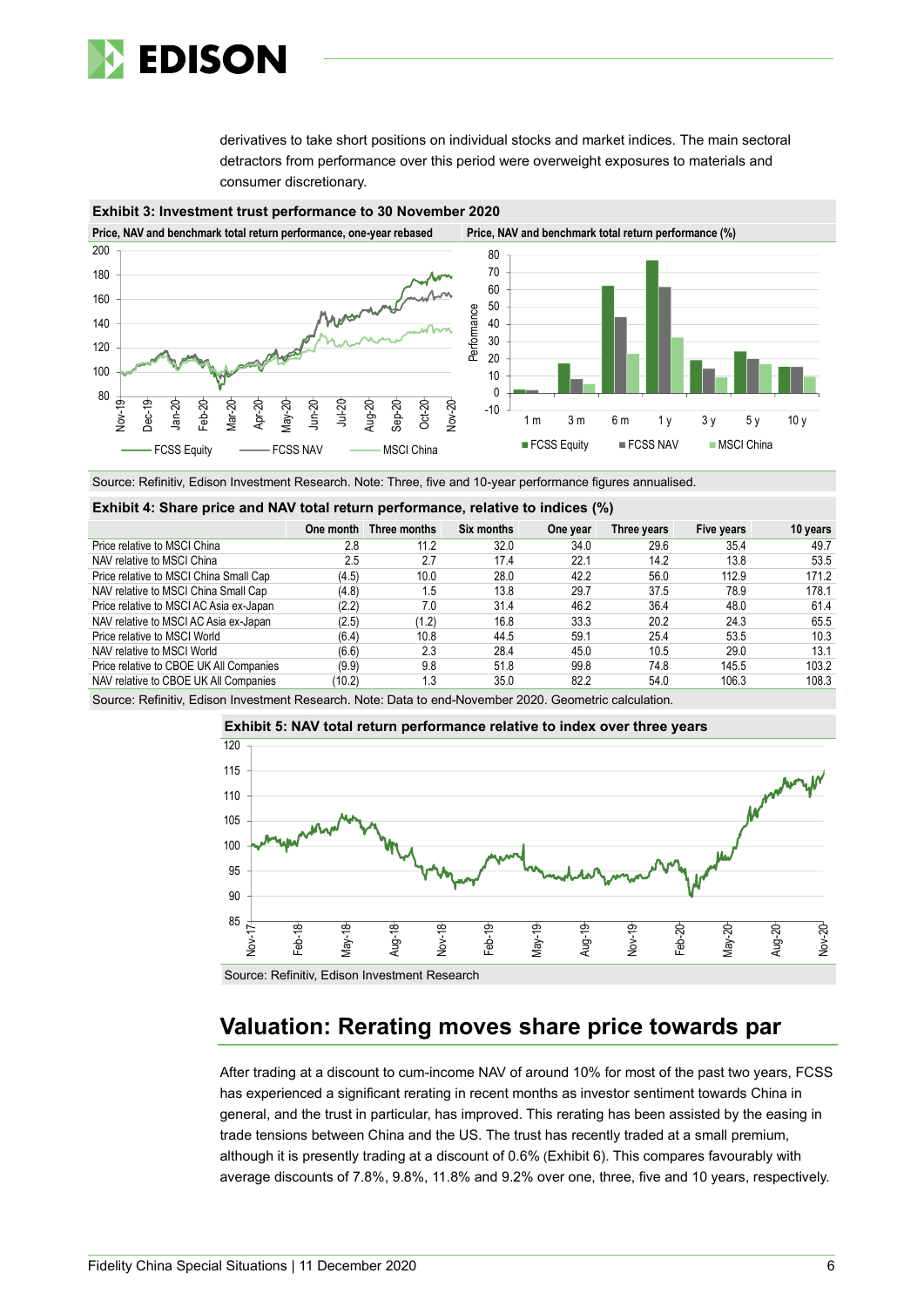

In June 2019, the board adopted a formal discount control policy, which aims to limit the discount to single digits in normal market conditions. It has the authority, renewed annually, to repurchase up to 14.99% of the trust's shares and it used this capacity to stabilise share price volatility and the discount from the onset of the coronavirus crisis, up until September 2020 (Exhibit 1). So far in FY21, the board has repurchased a total of 22.9m shares into treasury, at a total cost of £57.0m. The number of shares in issue currently stands at 515.5m, with a further 55.6m shares held in treasury. Although FCSS has, at times, recently traded at a small premium, the board has so far given no guidance on whether it will issue new shares to maintain the share price close to NAV.



**Exhibit 6: Share price premium/discount to NAV (including income) over three years (%)**

Source: Refinitiv, Edison Investment Research

### **Peer group comparison**

Exhibit 7 gives a comparison of FCSS against a peer group comprising both closed- and openended funds that invest in Chinese equities. In addition to FCSS, JPMorgan China Growth and Income and the recently launched Baillie Gifford China Growth Trust (BGCG, previously Witan Pacific Investment Trust) are the only other closed-ended funds in the AIC Country Specialist: Asia Pacific ex-Japan sector that focus on China. The table therefore shows the averages for the whole AIC Asia Pacific sector. In addition, it includes IA China/Greater China sector funds larger than £300m, with a track record of more than five years.

| Exilian I i Goloolog pool group ilitoolog ili Gillilood oqunloo ul o boodilladi Eved |                         |                         |                         |                         |                          |                               |                   |              |                |                          |
|--------------------------------------------------------------------------------------|-------------------------|-------------------------|-------------------------|-------------------------|--------------------------|-------------------------------|-------------------|--------------|----------------|--------------------------|
| % unless stated                                                                      | <b>Market</b><br>cap £m | <b>NAV TR</b><br>1 year | <b>NAV TR</b><br>3 year | <b>NAV TR</b><br>5 year | <b>NAV TR</b><br>10 year | <b>Discount</b><br>(cum-fair) | Ongoing<br>charge | Perf.<br>fee | Net<br>gearing | <b>Dividend</b><br>vield |
| <b>Fidelity China Special</b>                                                        | 1.943.3                 | 69.9                    | 56.9                    | 158.6                   | 336.2                    | (0.6)                         | 0.98              | <b>No</b>    | 121            | 1.1                      |
| Baillie Gifford China Growth                                                         | 260.4                   | 21.8                    | 21.8                    | 81.6                    | 129.2                    | 19.3                          | 0.99              | Yes          | 97             | 1.4                      |
| JPMorgan China Growth & Income                                                       | 309.7                   | 57.8                    | 77.1                    | 120.9                   | 246.0                    | (11.8)                        | 1.26              | No           | 108            | 0.9                      |
| Asia Pacific average                                                                 | 434.0                   | 23.8                    | 19.1                    | 84.2                    | 171.8                    | (7.2)                         | 1.64              |              | 104            | 1.3                      |
| Allianz China Equity                                                                 | 510.3                   | 41.7                    | 38.6                    | 99.6                    | 134.4                    |                               | 2.31              | No           |                | 0.0                      |
| AS SICAV I All China Equity                                                          | 515.9                   | 34.1                    | 46.1                    | 111.6                   | 127.2                    |                               | 1.98              | No           |                | 0.0                      |
| Barings Hong Kong                                                                    | 1,556.2                 | 49.2                    | 54.1                    | 134.8                   | 146.5                    |                               | 1.70              | No           |                | 0.1                      |
| <b>Fidelity China Focus</b>                                                          | 1.781.0                 | 1.5                     | 0.8                     | 59.3                    | 94.9                     |                               | 1.91              | No           |                | 1.4                      |
| <b>HSBC GIF Chinese Equity</b>                                                       | 967.4                   | 32.3                    | 30.9                    | 103.6                   | 119.5                    |                               | 2.40              | No           |                | 0.0                      |
| Janus Henderson China Opps                                                           | 788.4                   | 28.9                    | 27.5                    | 113.3                   | 168.1                    |                               | 1.71              | No           |                | 0.2                      |
| Schroder ISF Greater China                                                           | 2.249.0                 | 43.5                    | 57.1                    | 162.0                   | 219.5                    |                               | 1.85              | No           |                | 1.4                      |
| Templeton China                                                                      | 375.1                   | 33.3                    | 43.0                    | 118.9                   | 105.8                    |                               | 2.44              | No           |                | 0.0                      |
| Open-ended funds average                                                             | 1.092.9                 | 33.1                    | 37.2                    | 112.9                   | 139.5                    |                               | 2.04              |              |                | 0.8                      |

#### **Exhibit 7: Selected peer group invested in Chinese equities at 9 December 2020\***

Source: Morningstar, Edison Investment Research. Note: \*Performance to 8 December 2020 based on ex-par NAV. TR=total return. Net gearing is total assets less cash and equivalents as a percentage of net assets.

> FCSS has outperformed its two closed-ended China-focused peers over one, five and 10 years and ranks second over three years, when it underperformed JPMorgan China Growth and Income. FCSS has very comfortably outperformed the average of all funds in the AIC Country Specialist: Asia Pacific ex-Japan sector over all periods shown. In addition, it has also outperformed all funds